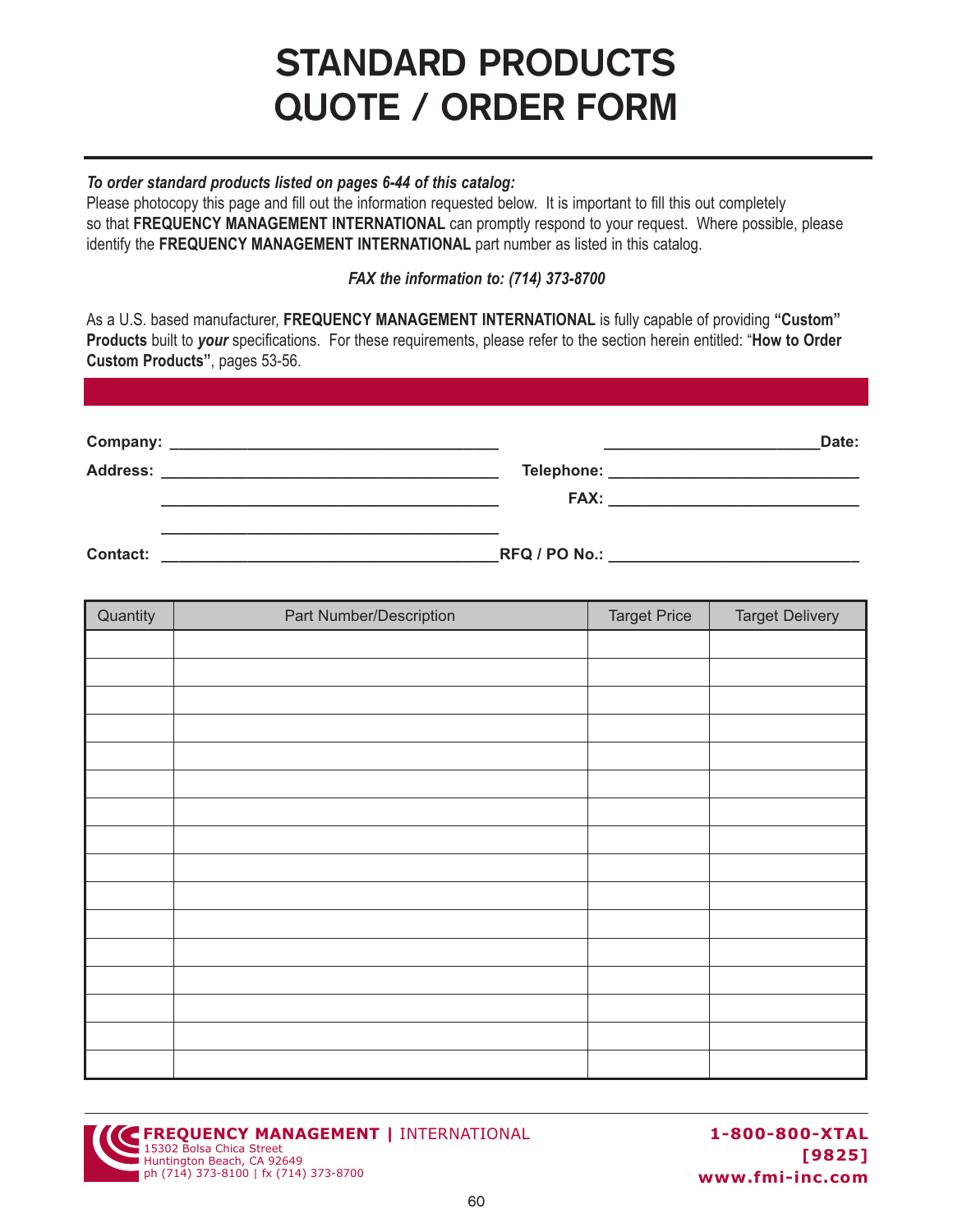# **CUSTOM CRYSTALS QUOTE / ORDER FORM**

### *To order custom crystals built to your specifications:*

Please photocopy this page and fill out the information requested below. It is important to fill this out completely so that **FREQUENCY MANAGEMENT INTERNATIONAL** can promptly respond to your request. Not all combinations of parameters are feasible. Our technical staff will review each custom request and assist with any modifications necessary to meet your requirement.

### *FAX the information to: (714) 373-8700*

|                                                                                                                                                                                                                                                                                                                                                                                     | Telephone: __________________________________                                                                                                                                                                                                                                                                                                                                                                                             |  |
|-------------------------------------------------------------------------------------------------------------------------------------------------------------------------------------------------------------------------------------------------------------------------------------------------------------------------------------------------------------------------------------|-------------------------------------------------------------------------------------------------------------------------------------------------------------------------------------------------------------------------------------------------------------------------------------------------------------------------------------------------------------------------------------------------------------------------------------------|--|
| Package Type:<br><b>Nominal Frequency:</b><br><b>Crystal Cut:</b><br><b>Mode of Operation:</b><br>Load Capacitance (CL):<br><b>Frequency Tolerance:</b><br><b>Temperature Stability:</b><br><b>Storage Temperature:</b><br>Aging Tolerance @ 25°C:<br>Equiv. Series Resistance (ESR):<br><b>Shunt Capacitance (Co):</b><br><b>Motional Capacitance (C1):</b><br><b>Drive Level:</b> | D MHz □ kHz<br>$\Box$ AT (Std.) $\Box$ BT<br>□ Other___________<br>$\Box$ Fundamental<br>$\Box$ 5th Overtone<br>$\Box$ 3rd Overtone<br>$\Box$ Standard for type<br>□ Parallel ________ pF<br>□ Series resonance<br>±_______ppm @______°C ±_____°C (25°C ±3°C Std)<br>from °C to °C<br>±_______ ppm/year ______ years maximum<br><b>COLORED COLORED</b><br>$\rightharpoonup$ pF<br>from fF to fF<br>typical ________ mW_maximum _______ mW |  |
| <b>Pullability:</b><br><b>Other Requirements:</b>                                                                                                                                                                                                                                                                                                                                   |                                                                                                                                                                                                                                                                                                                                                                                                                                           |  |

| <b>SEREQUENCY MANAGEMENT   INTERNATIONAL</b><br>15302 Bolsa Chica Street |  |
|--------------------------------------------------------------------------|--|
|                                                                          |  |
| Huntington Beach, CA 92649                                               |  |
| ph (714) 373-8100   fx (714) 373-8700                                    |  |

**1-800-800-XTAL [9825] www.fmi-inc.com**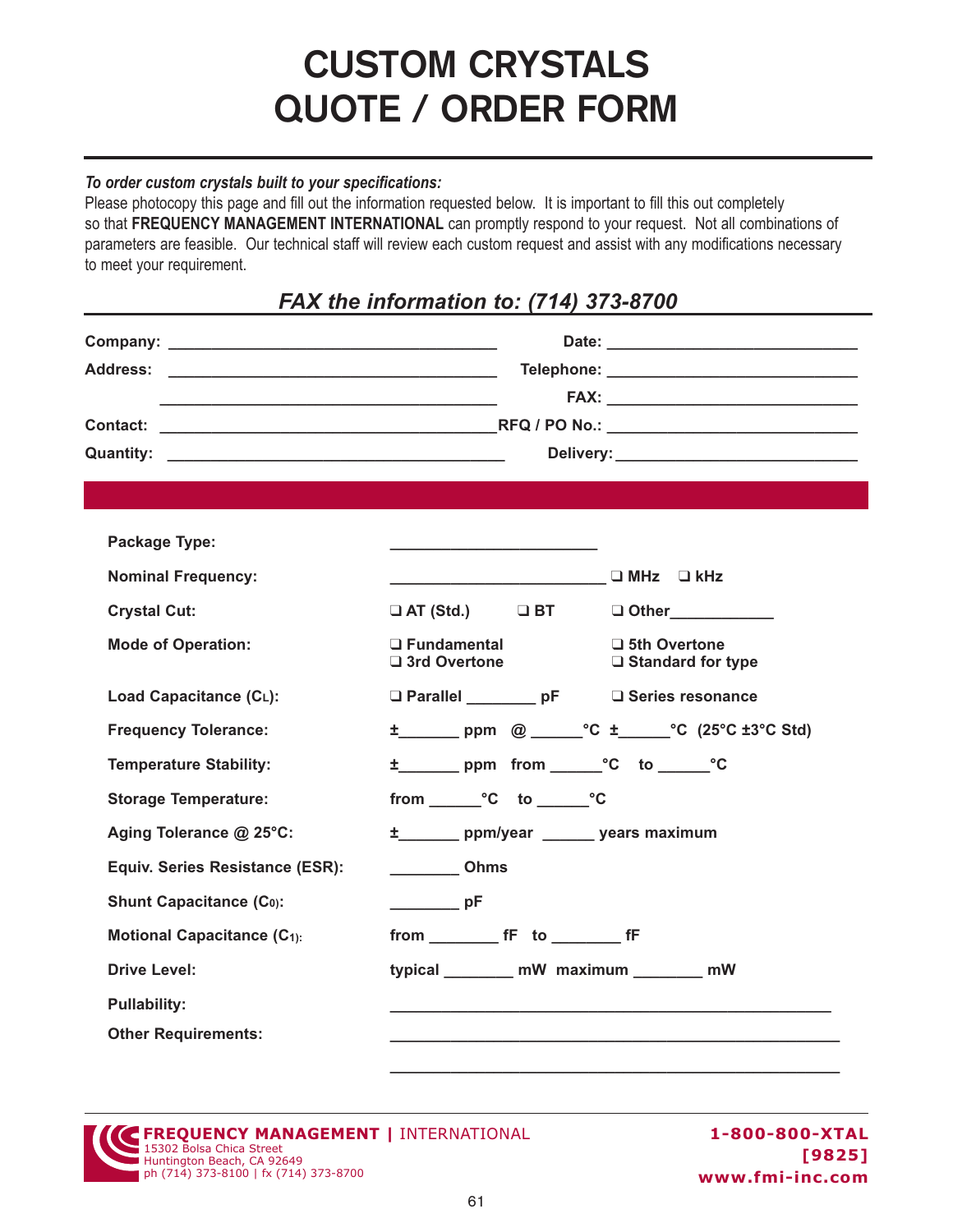# **CUSTOM CLOCK OSCILLATORS QUOTE / ORDER FORM**

#### *To order custom oscillators built to your specifications:*

Please photocopy this page and fill out the information requested below. It is important to fill this out completely so that **FREQUENCY MANAGEMENT INTERNATIONAL** can promptly respond to your request. Not all combinations of parameters are feasible. Our technical staff will review each custom request and assist with any modifications necessary to meet your requirement.

### *FAX the information to: (714) 373-8700*

|                                                                                                                   | Telephone: ________________________________                                                                   |  |
|-------------------------------------------------------------------------------------------------------------------|---------------------------------------------------------------------------------------------------------------|--|
|                                                                                                                   |                                                                                                               |  |
|                                                                                                                   |                                                                                                               |  |
|                                                                                                                   |                                                                                                               |  |
| Logic Type:                                                                                                       | □ HCMOS/TTL Compatible □ True TTL<br>□ Thru-Hole                                                              |  |
| <b>Package Type:</b>                                                                                              | $\Box$ SMD                                                                                                    |  |
| <b>Nominal Frequency:</b>                                                                                         | $\Box$ Either<br>────────────────────────── <sup>────</sup> ─── <sup>─────</sup> ── <sup>□</sup> MHz    □ kHz |  |
| <b>Overall Frequency Tolerance:</b><br>(Inclusive of Operating Temperature,<br>Supply Voltage and Load Stability) | $\Box$ ±100 ppm max. (Std.)<br>$\Box$ ±25 ppm max.<br>$\Box$ ±50 ppm max.<br>Other ___________ ppm max.       |  |
| <b>Operating Temperature Range:</b>                                                                               | $\Box$ 0°C to +70°C (Std.) $\Box$ -40°C to +85°C (Extended)<br>□ Other, from _______ °C to ______ °C          |  |
| <b>Storage Temperature:</b>                                                                                       | $\Box$ Standard for type<br>□ Other, from ______ °C to ______ °C                                              |  |
| Supply Voltage (V <sub>dd</sub> ):                                                                                | □ Other, __________ Vdc ±_________ Vdc<br>$\Box$ Standard for type                                            |  |
| <b>Supply Current (Icc):</b>                                                                                      | $\Box$ Standard for type<br>□ Other, _________ mA max.                                                        |  |
| <b>Symmetry (Duty Cycle):</b>                                                                                     | $\Box$ 45/55% $\Box$ Other, %<br>$\Box$ 40/60% (Std.)                                                         |  |
| Output "0" Level (VoL):                                                                                           | Other, ___________________ Vdc max.<br>$\Box$ Standard for type                                               |  |
| Output "1" Level (VOH):                                                                                           | Other, Vdc min.<br>$\Box$ Standard for type                                                                   |  |
| <b>Rise/Fall Time:</b>                                                                                            | Other, nSec.<br>$\Box$ Standard for type                                                                      |  |
| <b>Start Time:</b>                                                                                                | Other, mSec.<br>$\Box$ Standard for type                                                                      |  |
| <b>Output Load:</b>                                                                                               | □ CMOS pF □ TTL gates<br>$\Box$ Standard for type                                                             |  |
| <b>Tri-State Function</b>                                                                                         | $\Box$ None (No connect)<br>□ Tri-State (Enabled/Disable)                                                     |  |
| <b>Other Requirements:</b>                                                                                        |                                                                                                               |  |

**FREQUENCY MANAGEMENT |** INTERNATIONAL 15302 Bolsa Chica Street Huntington Beach, CA 92649 ph (714) 373-8100 | fx (714) 373-8700

**\_\_\_\_\_\_\_\_\_\_\_\_\_\_\_\_\_\_\_\_\_\_\_\_\_\_\_\_\_\_\_\_\_\_\_\_\_\_\_\_\_\_\_\_\_\_\_\_\_\_\_\_**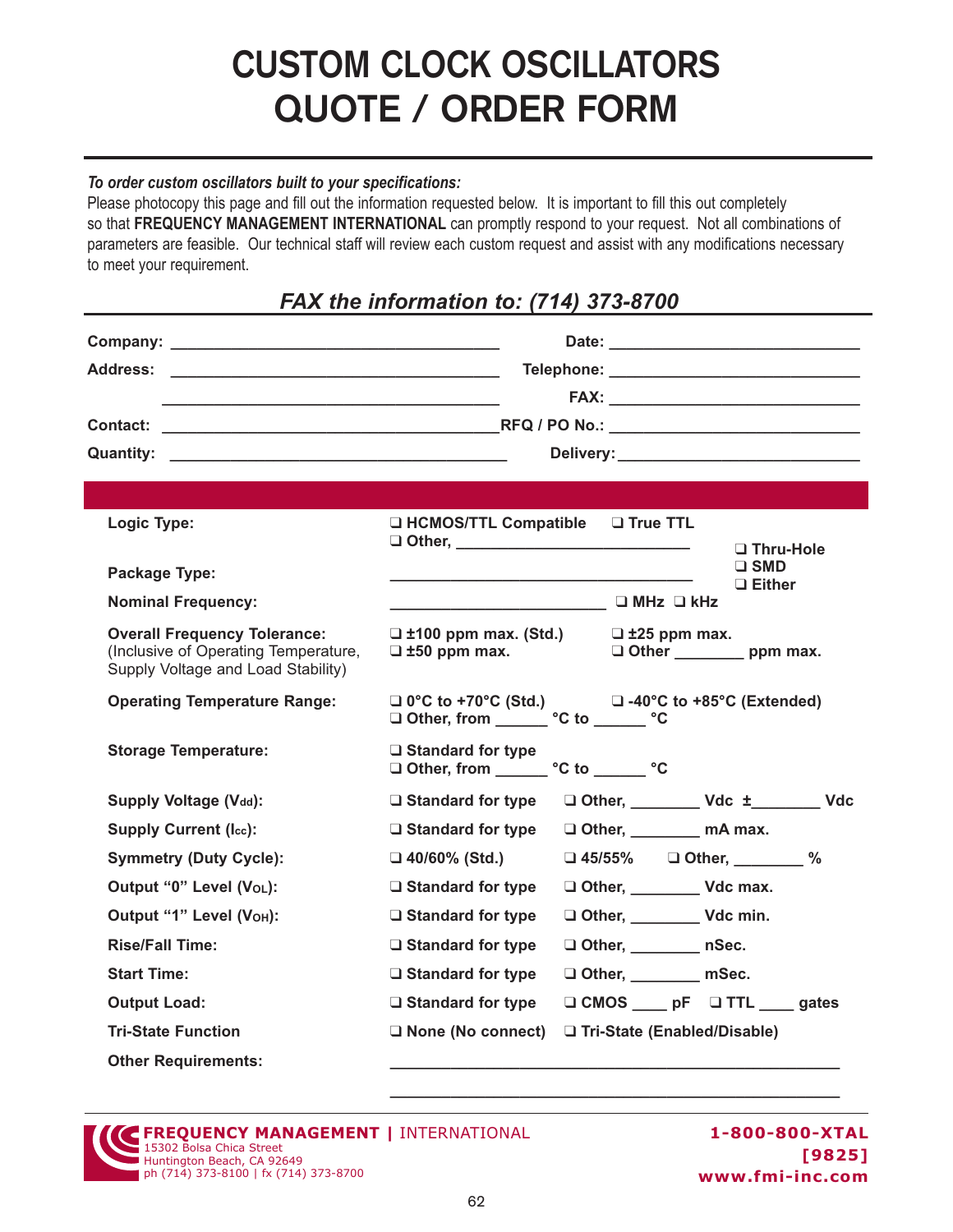## **CUSTOM VCXO's QUOTE / ORDER FORM**

#### *To order custom voltage controlled crystal oscillators built to your specifications:*

Please photocopy this page and fill out the information requested below. It is important to fill this out completely so that **FREQUENCY MANAGEMENT INTERNATIONAL** can promptly respond to your request. Not all combinations of parameters are feasible. Our technical staff will review each custom request and assist with any modifications necessary to meet your requirement.

## *FAX the information to: (714) 373-8700*

|                                                                                                                   | Telephone: _________________________________                                                              |  |
|-------------------------------------------------------------------------------------------------------------------|-----------------------------------------------------------------------------------------------------------|--|
|                                                                                                                   |                                                                                                           |  |
|                                                                                                                   |                                                                                                           |  |
|                                                                                                                   |                                                                                                           |  |
|                                                                                                                   |                                                                                                           |  |
| Logic Type:                                                                                                       | □ HCMOS/TTL Compatible<br>□ Other, ________________                                                       |  |
| <b>Package Type:</b>                                                                                              |                                                                                                           |  |
| <b>Nominal Frequency:</b>                                                                                         | ────────────────────────────── <sup>────</sup> ───── <sup>─────</sup> ── <sup>□</sup> MHz □ kHz           |  |
| <b>Overall Frequency Tolerance:</b><br>(Inclusive of Operating Temperature,<br>Supply Voltage and Load Stability) | $\Box$ ±100 ppm max. (Std.) $\Box$ ±25 ppm max.<br>Other ________________ ppm max.<br>$\Box$ ±50 ppm max. |  |
| <b>Operating Temperature Range:</b>                                                                               | $\Box$ 0°C to +70°C (Std.) $\Box$ -40°C to +85°C (Extended)                                               |  |
| <b>Storage Temperature:</b>                                                                                       | □ Standard for type<br>□ Other, from ______ °C to ______ °C                                               |  |
| <b>Supply Voltage (Vdd):</b>                                                                                      | □ Other, __________ Vdc ±________ Vdc<br>$\Box$ Standard for type                                         |  |
| <b>Supply Current (Icc):</b>                                                                                      | $\Box$ Standard for type<br>□ Other, _________ mA max.                                                    |  |
| <b>Symmetry (Duty Cycle):</b>                                                                                     | □ 45/55% □ Other, ________ %<br>$\Box$ 40/60% (Std.)                                                      |  |
| Output "0" Level (VoL):                                                                                           | $\Box$ Standard for type<br>Other, Vdc max.                                                               |  |
| Output "1" Level (VOH):                                                                                           | Other, Vdc min.<br>$\Box$ Standard for type                                                               |  |
| <b>Rise/Fall Time:</b>                                                                                            | $\Box$ Standard for type<br>□ Other, _________ nSec.                                                      |  |
| <b>Start Time:</b>                                                                                                | $\Box$ Standard for type<br>□ Other, ________ mSec.                                                       |  |
| <b>Output Load:</b>                                                                                               | □ CMOS ____ pF □ TTL ____ gates<br>$\Box$ Standard for type                                               |  |
| <b>Control Voltage (Vc):</b>                                                                                      | Vdc ± Vdc                                                                                                 |  |
| <b>Pullability:</b>                                                                                               | Minimum deviation: ± ________ ppm<br>Maximum deviation: ± _______ ppm                                     |  |
| <b>Other Requirements:</b>                                                                                        |                                                                                                           |  |